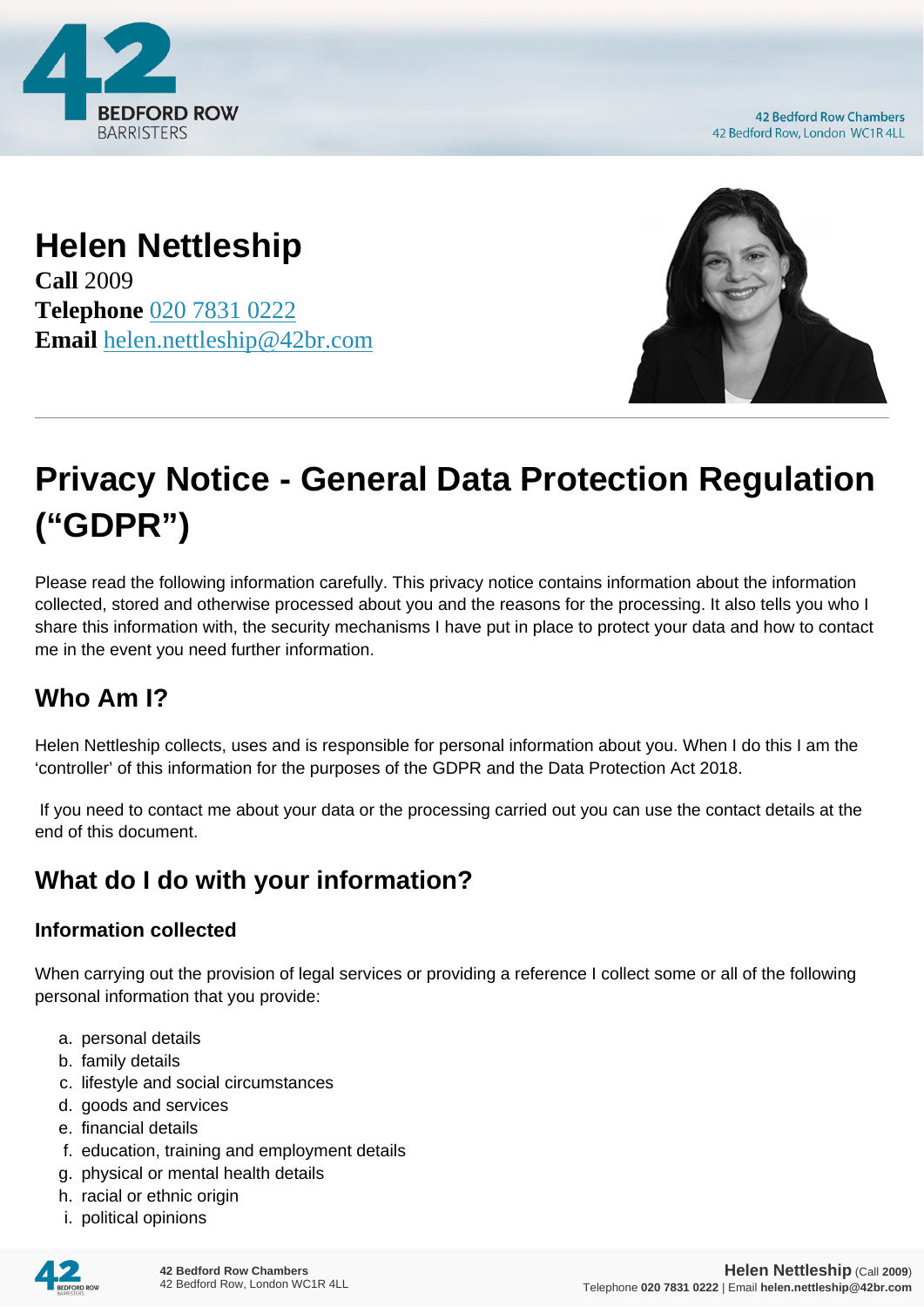

- j. religious, philosophical or other beliefs
- k. trade union membership
- l. sex life or sexual orientation
- m. genetic data
- n. biometric data for the purpose of uniquely identifying a natural person
- o. criminal proceedings, outcomes and sentences, and related security measures
- p. other personal data relevant to instructions to provide legal services, including data specific to the instructions in question.

#### **Information collected from other sources.**

The same categories of information may also be obtained from third parties, such as other legal professionals or experts, members of the public, your family and friends, witnesses, courts and other tribunals, investigators, government departments, regulators, public records and registers,

#### **How I use your personal information: Purposes**

I may use your personal information for the following purposes:

- i. to provide legal services to my clients, including the provision of legal advice and representation in courts, tribunals, arbitrations, and mediations
- ii. to keep accounting records and carry out office administration
- iii. to take or defend legal or regulatory proceedings or to exercise a lien
- iv. to respond to potential complaints or make complaints
- v. to check for potential conflicts of interest in relation to future potential cases
- vi. to promote and market my services
- vii. to carry out anti-money laundering and terrorist financing checks
- viii. to train other barristers and when providing work-shadowing opportunities
- ix. to respond to requests for references
- x. when procuring goods and services
- xi. to publish legal judgments and decisions of courts and tribunals
- xii. as required or permitted by law.

#### **Whether information has to be provided by you, and why**

If I have been instructed by you or on your behalf on a case or if you have asked for a reference, your personal information has to be provided, to enable me to provide you with advice or representation or the reference, and to enable me to comply with my professional obligations, and to keep accounting records.

#### **The legal basis for processing your personal information**

I rely on the following as the lawful bases on which I collect and use your personal information:

- If you have consented to the processing of your personal information, then I may process your information for the Purposes set out above to the extent to which you have consented to me doing so.
- If you are a client, processing is necessary for the performance of a contract for legal services or in order to take steps at your request prior to entering into a contract.

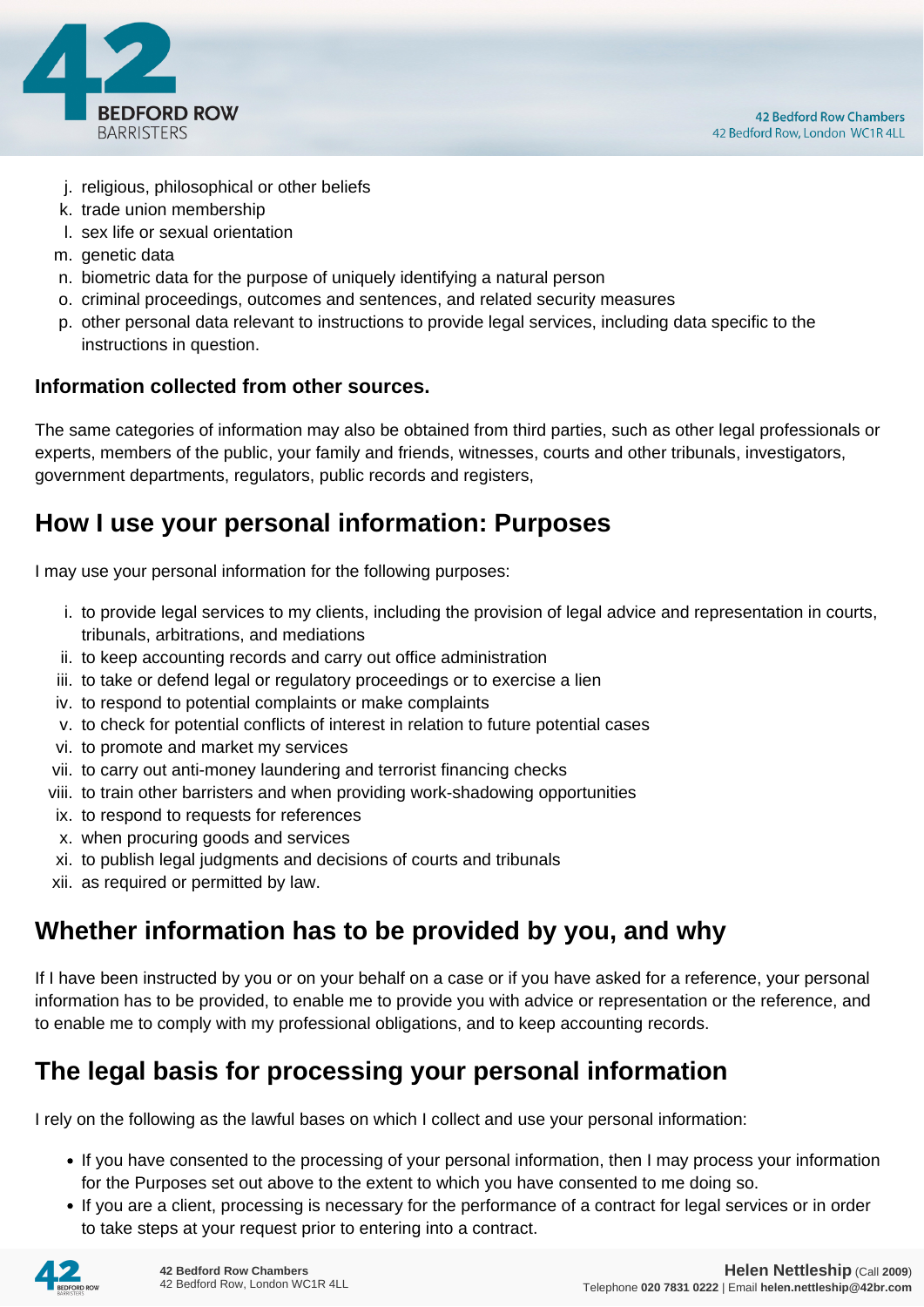

- In relation to information which is in categories (g) to (o) above (these being categories which are considered to include particularly sensitive information and which include information about criminal convictions or proceedings) I rely on your consent for any processing for the purposes set out in purposes (ii), (iv), (vi), (viii) and (ix) above. I need your consent to carry out processing of this data for these purposes. However, if you do not consent to processing for purposes (iv) and (ix) (responding to potential complaints and providing a reference) I will be unable to take your case or to provide a reference. This is because I need to be able to retain all the material about your case until there is no prospect of a complaint and to provide an informed and complete reference.
- In relation to information in categories (g) to (o) above (these being categories which are considered to be particularly sensitive information and include information about criminal convictions or proceedings), I am entitled by law to process the information where the processing is necessary for legal proceedings, legal advice, or otherwise for establishing, exercising or defending legal rights.
- In relation to information which is not in categories (g) to (o) above, I rely on my legitimate interest and/or the legitimate interests of a third party in carrying out the processing for the Purposes set out above.
- In certain circumstances processing may be necessary in order that I can comply with a legal obligation to which I am subject (including carrying out anti-money laundering or terrorist financing checks).
- The processing is necessary to publish judgments or other decisions of courts or tribunals.

## **Who will I share your personal information with?**

 If you are a client, some of the information you provide will be protected by legal professional privilege unless and until the information becomes public in the course of any proceedings or otherwise. As a barrister I have an obligation to keep your information confidential, except where it otherwise becomes public or is disclosed as part of the case or proceedings.

It may be necessary to share your information with the following:

- data processors, such as my Chambers staff, IT support staff, email providers, data storage providers
- other legal professionals
- experts and other witnesses
- prosecution authorities
- courts and tribunals
- the staff in my chambers
- trainee barristers
- lay clients
- family and associates of the person whose personal information I am processing
- in the event of complaints, the Head of Chambers, other members of Chambers who deal with complaints, the Bar Standards Board, and the Legal Ombudsman
- other regulatory authorities
- current, past or prospective employers
- education and examining bodies
- business associates, professional advisers and trade bodies, e.g. the Bar Council
- the intended recipient, where you have asked me to provide a reference.
- the general public in relation to the publication of legal judgments and decisions of courts and tribunals .

I may be required to provide your information to regulators, such as the Bar Standards Board, the Financial Conduct Authority or the Information Commissioner's Office. In the case of the Information Commissioner's

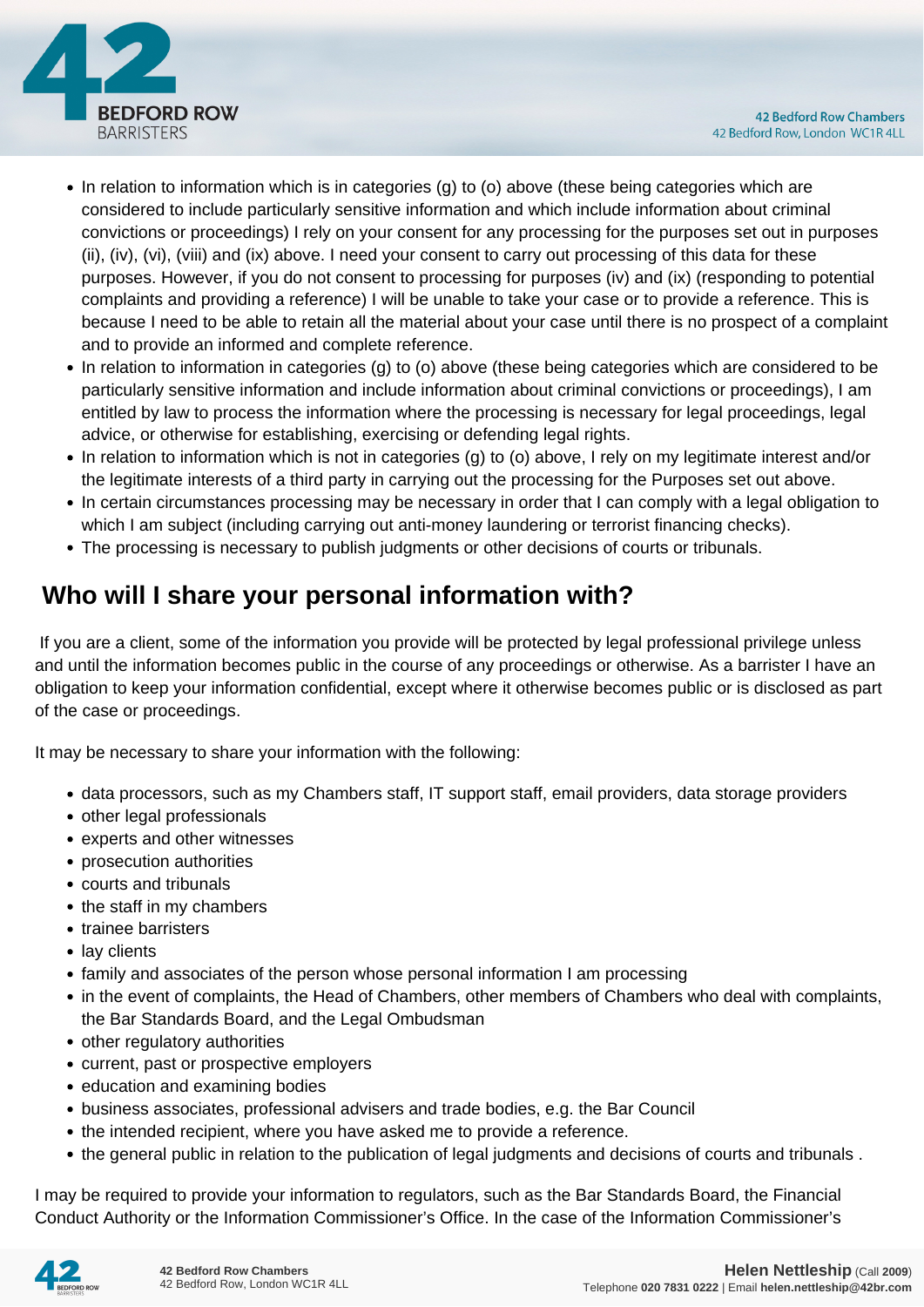

Office, there is a risk that your information may lawfully be disclosed by them for the purpose of any other civil or criminal proceedings, without my consent or yours, which includes privileged information.

I may also be required to disclose your information to the police or intelligence services, where required or permitted by law.

#### **Sources of information**

The personal information I obtain may include information which has been obtained from:

- other legal professionals
- experts and other witnesses
- prosecution authorities
- courts and tribunals
- trainee barristers
- lay clients
- family and associates of the person whose personal information I am processing
- in the event of complaints, the Head of Chambers, other members of Chambers who deal with complaints, the Bar Standards Board, and the Legal Ombudsman
- other regulatory authorities
- current, past or prospective employers
- education and examining bodies
- business associates, professional advisers and trade bodies, e.g. the Bar Council
- the intended recipient, where you have asked me to provide a reference.
- the general public in relation to the publication of legal judgments and decisions of courts and tribunals .
- data processors, such as my Chambers staff, IT support staff, email providers, data storage providers and typists
- public sources, such as the press, public registers and law reports.

# **Transfer of your information outside the European Economic Area (EEA)**

This privacy notice is of general application and as such it is not possible to state whether it will be necessary to transfer your information out of the EEA in any particular case or for a reference. However, if you reside outside the EEA or your case or the role for which you require a reference involves persons or organisations or courts and tribunals outside the EEA then it may be necessary to transfer some of your data to that country outside of the EEA for that purpose. If you are in a country outside the EEA or if the instructions you provide come from outside the EEA then it is inevitable that information will be transferred to those countries. If this applies to you and you wish additional precautions to be taken in respect of your information please indicate this when providing initial instructions.

Some countries and organisations outside the EEA have been assessed by the European Commission and their data protection laws and procedures found to show adequate protection. The list can be found here. Most do not. If your information has to be transferred outside the EEA, then it may not have the same protections and you may not have the same rights as you would within the EEA.

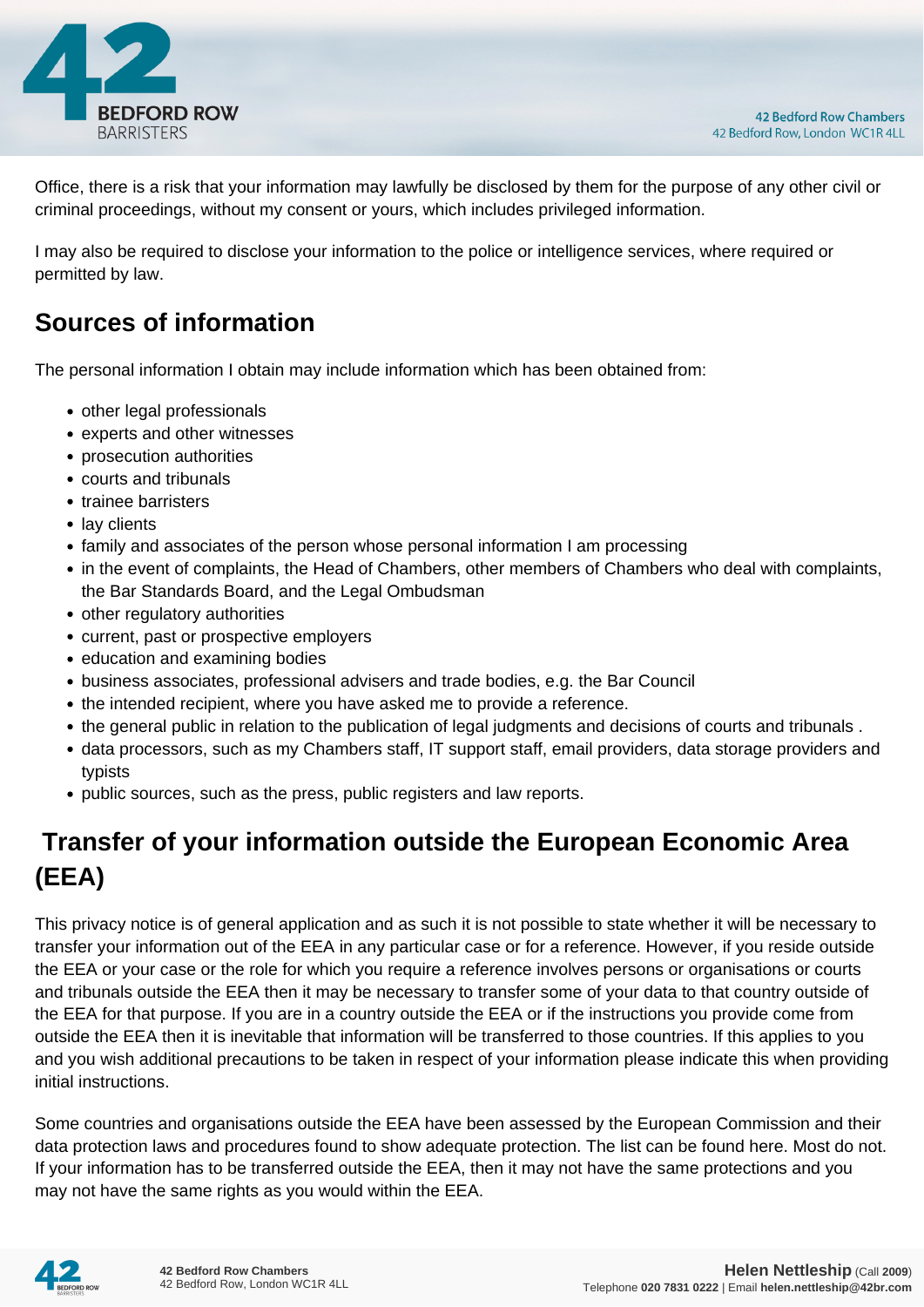

I may transfer your personal information to the following which are located outside the European Economic Area (EEA):

cloud data storage services based in the USA who have agreed to comply with the EU-

U.S. Privacy Shield, in order to enable me to store your data and/or backup copies of your data so that I may access your data when I need to. The USA does not have the same data protection laws as the EU but the EU-U.S. Privacy Shield has been recognised by the European Commission as providing adequate protection. To obtain further details of that protection see [https://ec.europa.eu/info/law/law-topic/data- protection/data-transfers](https://ec.europa.eu/info/law/law-topic/data- protection/data-transfers-outside-eu/eu-us-privacy-shield_en)[outside-eu/eu-us-privacy-shield\\_en.](https://ec.europa.eu/info/law/law-topic/data- protection/data-transfers-outside-eu/eu-us-privacy-shield_en)

cloud data storage services based in Switzerland, in order to enable me to store your data and/or backup copies of your data so that I may access your data when I need to. Switzerland does not have the same data protection laws as the EU but has been recognised by the European Commission as providing adequate protection; see https://ec.europa.eu/info/law/law-topic/data-protection/data-transfers-outsideeu/adequacy-protection-personal-data-non-eu-countries\_en.

If I decide to publish a judgment or other decision of a Court or Tribunal containing your information then this will be published to the world.

I will not otherwise transfer personal information outside the EEA except as necessary for providing legal services or for any legal proceedings.

If you would like any further information please use the contact details at the end of this document.

#### **How long will I store your personal data?**

I will normally store all your information:

- For 16 years from the last work done on a case. This is because it may be needed for potential legal proceedings. At this point any further retention will be reviewed and the data will be marked for deletion or marked for retention for a further period. The latter retention period is likely to occur only where the information is needed for legal proceedings, regulatory matters or active complaints. Deletion will be carried out (without further notice to you) as soon as reasonably practicable after the data is marked for deletion.
- Names and contact details held for marketing purposes will be stored indefinitely or until I or my clerks become aware or are informed that the individual has ceased to be a potential client.

### **Consent**

As explained above, I am relying on your explicit consent to process your information in categories (g) to (o) above. You provided this consent when you agreed that I would provide legal services/you asked me to provide a reference.

You have the right to withdraw this consent at any time, but this will not affect the lawfulness of any processing activity I have carried out prior to you withdrawing your consent. However, where I also rely on other bases for processing your information, you may not be able to prevent processing of your data. For example, if you have asked me to work for you and I have spent time on your case, you may owe me money which I will be entitled to

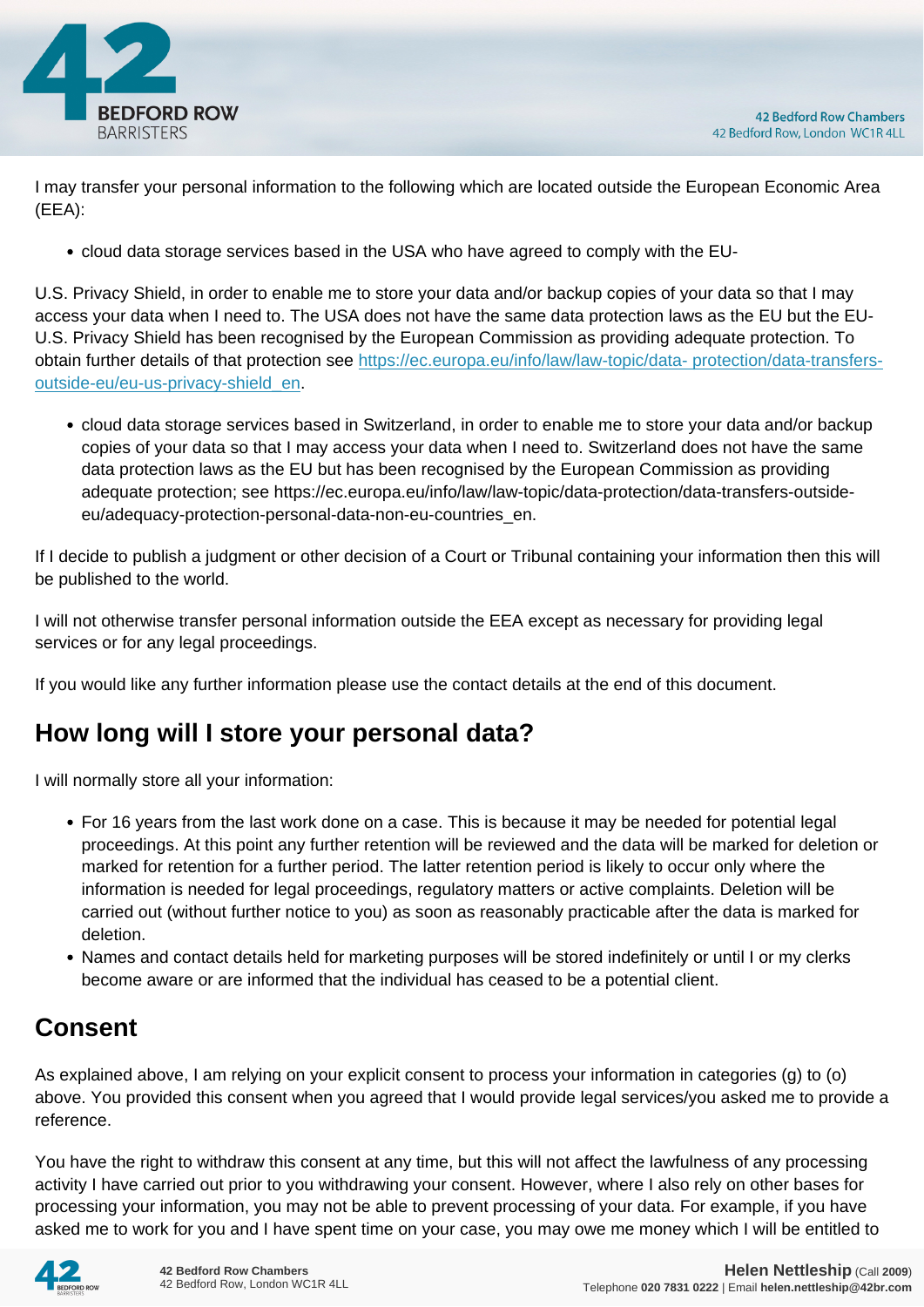

claim.

If there is an issue with the processing of your information, please contact my clerks using the contact details below.

# **Your Rights**

Under the GDPR, you have a number of rights that you can exercise in certain circumstances. These are free of charge. In summary, you may have the right to:

- Ask for access to your personal information and other supplementary information;
- Ask for correction of mistakes in your data or to complete missing information I hold on you;
- Ask for your personal information to be erased, in certain circumstances;
- Receive a copy of the personal information you have provided to me or have this information sent to a third party. This will be provided to you or the third party in a structured, commonly used and machine readable format, e.g. a Word file;
- Object at any time to processing of your personal information for direct marketing;
- Object in certain other situations to the continued processing of your personal information;
- Restrict my processing of your personal information in certain circumstances;
- Request not to be the subject to automated decision-making which produces legal effects that concern you or affects you in a significant way.

If you want more information about your rights under the GDPR please see the Guidance from the Information Commissioners Office on Individual's rights under the GDPR.

If you want to exercise any of these rights, please:

- Use the contact details at the end of this document;
- I may need to ask you to provide other information so that you can be identified;
- Please provide a contact address so that you can be contacted to request further information to verify your identity;
- Provide proof of your identity and address;
- State the right or rights that you wish to exercise.

I will respond to you within one month from when I receive your request.

#### **Marketing Emails**

Please note if you wish to unsubscribe from any marketing emails that you have previously received and/or signed up for, you can do so by emailing: clerks@42br.com

Please note it may take up to 30 days for this to become effective.

#### **How to make a complaint?**

The GDPR also gives you the right to lodge a complaint with the Information Commissioners' Office if you are in the UK, or with the supervisory authority of the Member State where you work, normally live or where the alleged